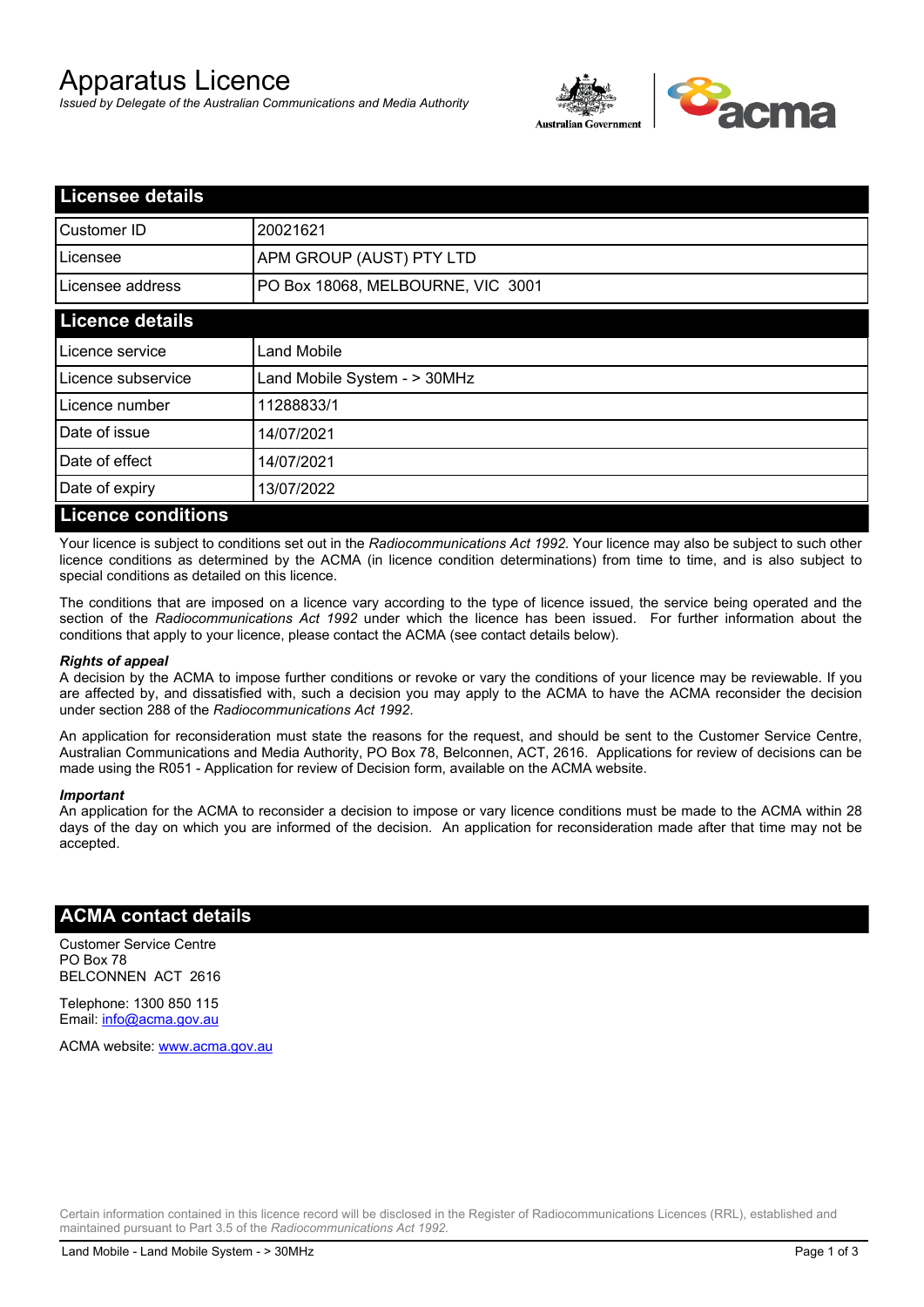# **Advisory Notes applying to licence no.: 11288833/1**

Conditions applicable to the operation of Land Mobile System station(s) authorised under this licence can be found in the Radiocommunications Licence Conditions (Apparatus Licence) Determination and the Radiocommunications Licence Conditions (Land Mobile Licence) Determination. Copies of these determinations are available from the ACMA and from the ACMA home page (www.acma.gov.au).